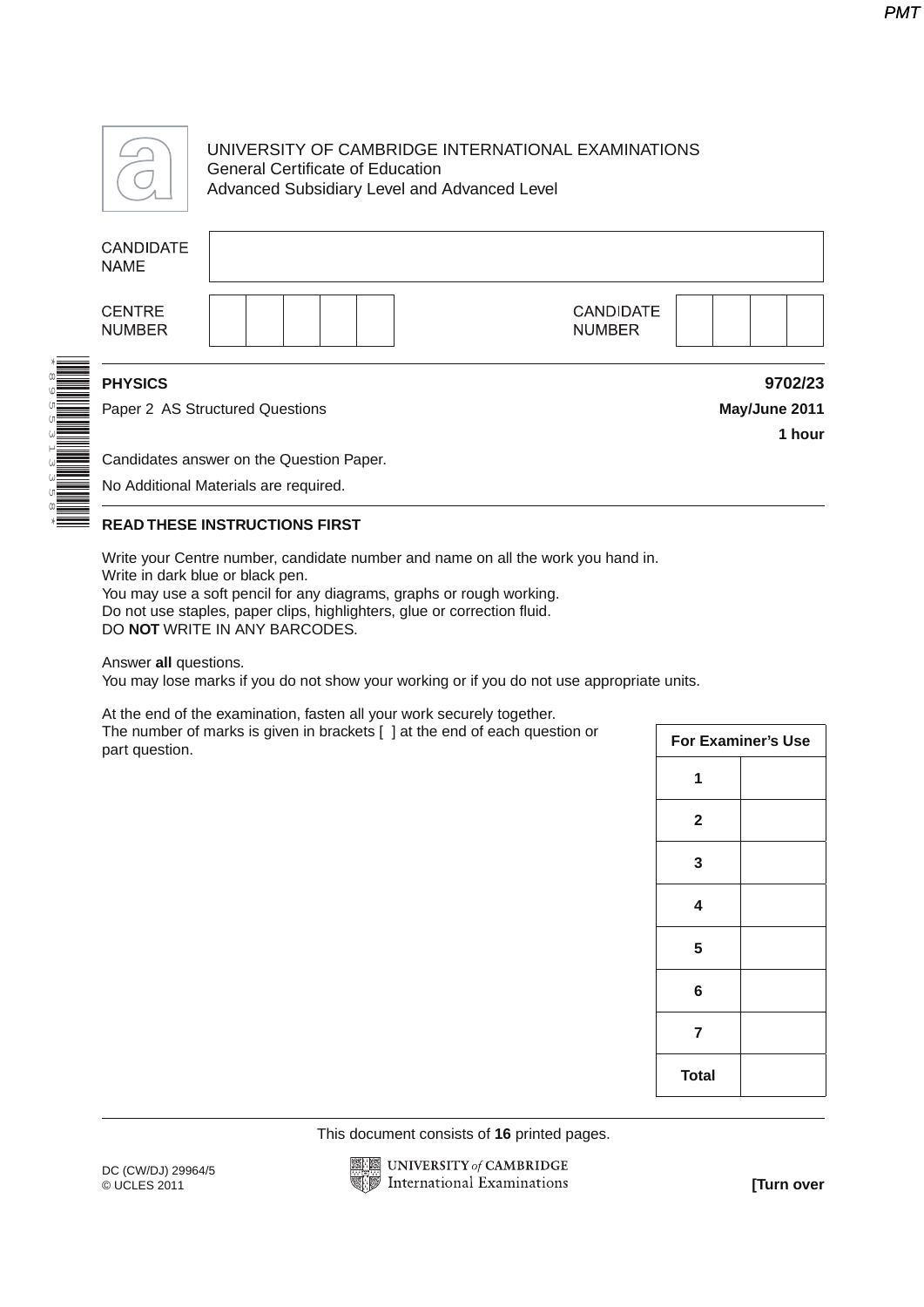## **2**

## **Data**

| speed of light in free space, | $c = 3.00 \times 10^8 \text{ m s}^{-1}$                      |
|-------------------------------|--------------------------------------------------------------|
| permeability of free space,   | $\mu_0 = 4\pi \times 10^{-7}$ Hm <sup>-1</sup>               |
| permittivity of free space,   | $\varepsilon_0$ = 8.85 × 10 <sup>-12</sup> Fm <sup>-1</sup>  |
| elementary charge,            | $e = 1.60 \times 10^{-19}$ C                                 |
| the Planck constant,          | $h = 6.63 \times 10^{-34}$ Js                                |
| unified atomic mass constant, | $u = 1.66 \times 10^{-27}$ kg                                |
| rest mass of electron,        | $m_e$ = 9.11 $\times$ 10 <sup>-31</sup> kg                   |
| rest mass of proton,          | $m_{\rm p}$ = 1.67 × 10 <sup>-27</sup> kg                    |
| molar gas constant,           | $R = 8.31$ JK <sup>-1</sup> mol <sup>-1</sup>                |
| the Avogadro constant,        | $N_{\rm A} = 6.02 \times 10^{23}$ mol <sup>-1</sup>          |
| the Boltzmann constant,       | $k = 1.38 \times 10^{-23}$ JK <sup>-1</sup>                  |
| gravitational constant,       | $G = 6.67 \times 10^{-11}$ N m <sup>2</sup> kg <sup>-2</sup> |
| acceleration of free fall,    | $g = 9.81$ m s <sup>-2</sup>                                 |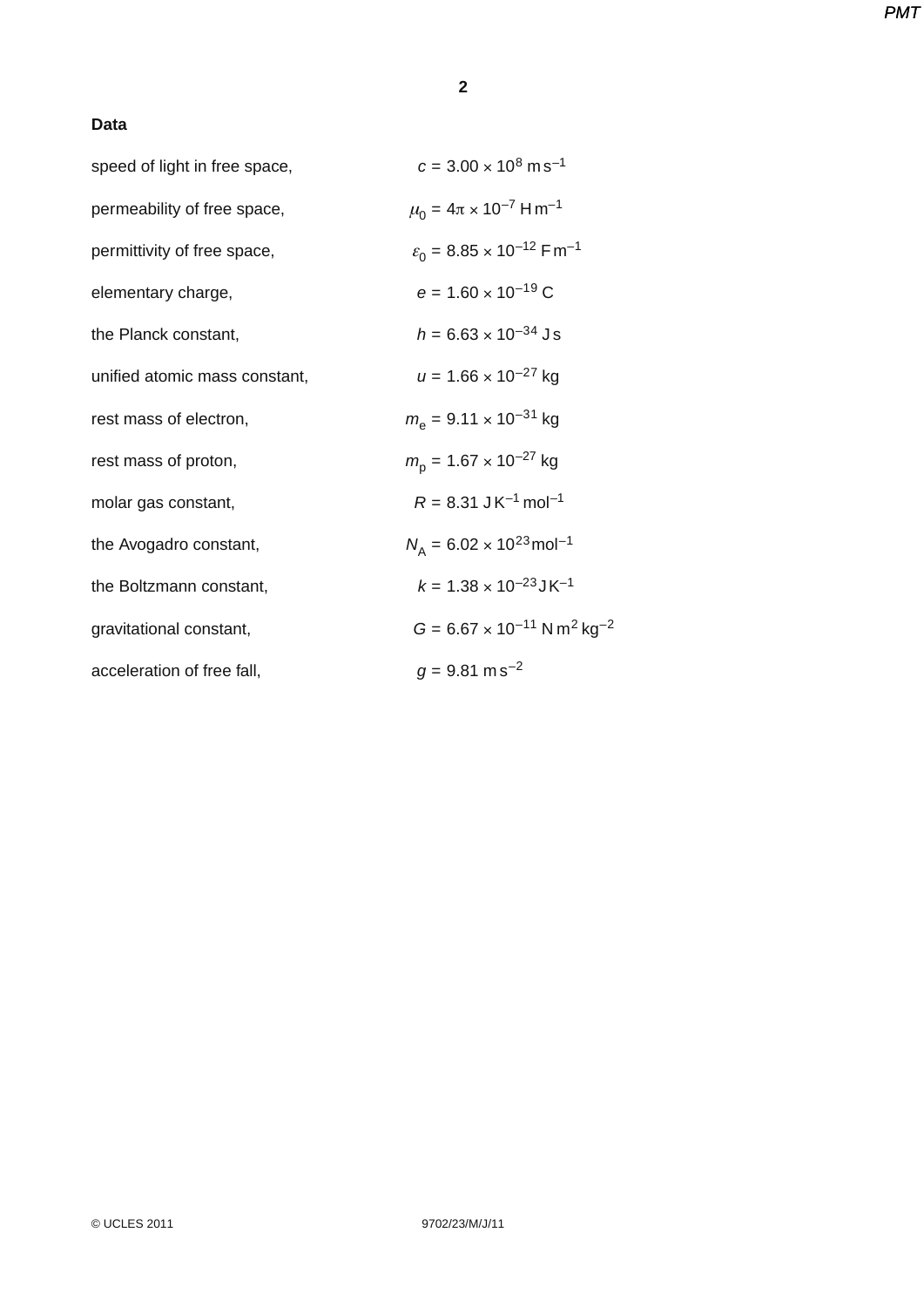#### **Formulae**

| uniformly accelerated motion,   | $s = ut + \frac{1}{2}at^2$<br>$v^2 = u^2 + 2as$                  |
|---------------------------------|------------------------------------------------------------------|
| work done on/by a gas,          | $W = p\Delta V$                                                  |
| gravitational potential,        | $\phi = -\frac{Gm}{r}$                                           |
| hydrostatic pressure,           | $p = \rho gh$                                                    |
| pressure of an ideal gas,       | $p = \frac{1}{3} \frac{Nm}{V} < c^2$                             |
| simple harmonic motion,         | $a = -\omega^2 x$                                                |
| velocity of particle in s.h.m., | $v = v_0 \cos \omega t$<br>$v = \pm \omega \sqrt{(x_0^2 - x^2)}$ |
| electric potential,             | $V = \frac{Q}{4\pi\epsilon_{\rm s}r}$                            |
| capacitors in series,           | $1/C = 1/C_1 + 1/C_2 + \dots$                                    |
| capacitors in parallel,         | $C = C_1 + C_2 + $                                               |
| energy of charged capacitor,    | $W = \frac{1}{2} QV$                                             |
| resistors in series,            | $R = R_1 + R_2 + $                                               |
| resistors in parallel,          | $1/R = 1/R_1 + 1/R_2 + \dots$                                    |
| alternating current/voltage,    | $x = x_0 \sin \omega t$                                          |
| radioactive decay,              | $x = x_0 \exp(-\lambda t)$                                       |
| decay constant,                 | $\lambda = \frac{0.693}{t_{\frac{1}{2}}}$                        |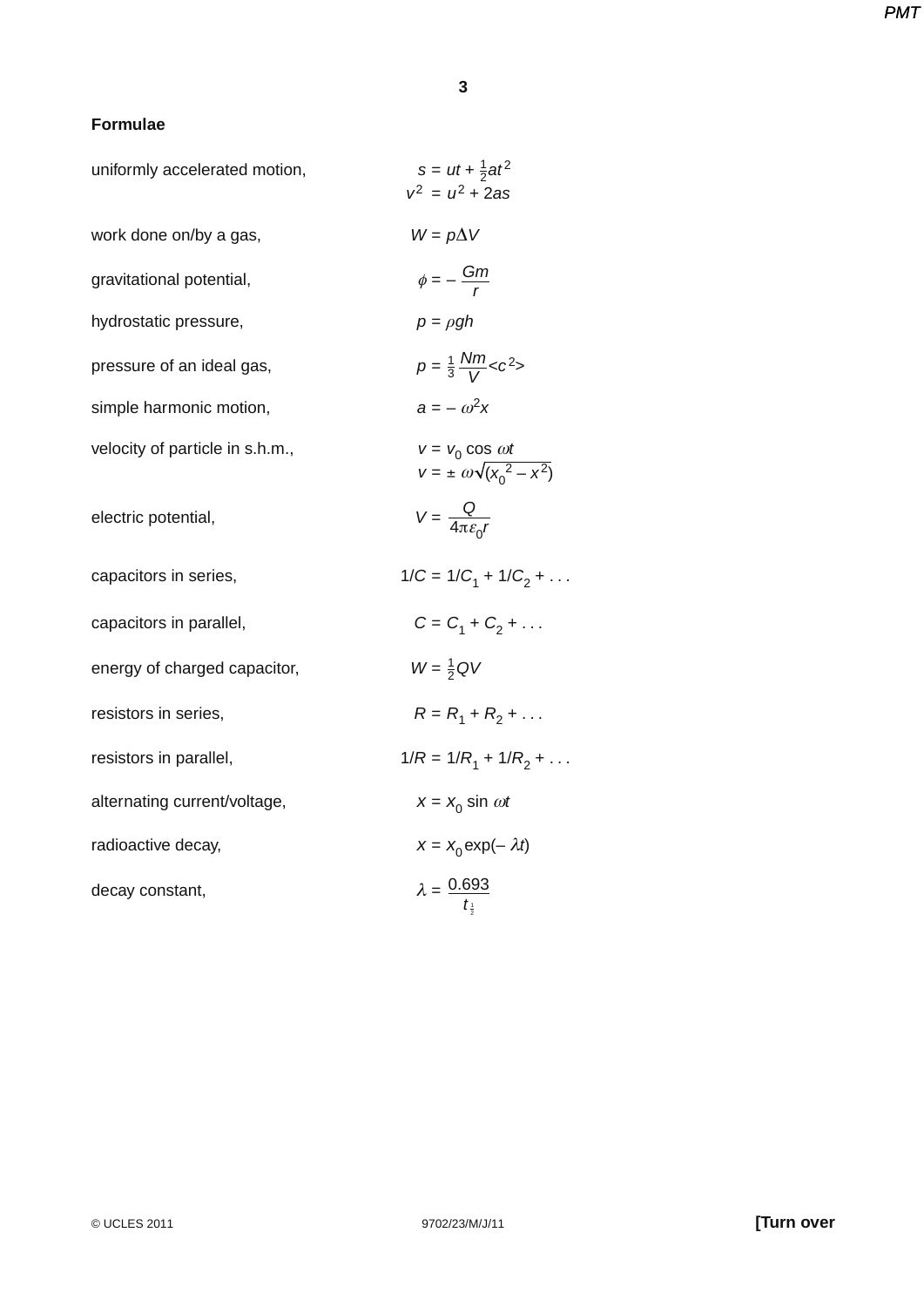**1 (a)** For each of the following, tick [✓] one box to indicate whether the experimental technique would reduce random error, systematic error or neither. The first row has been completed as an example.

For Examiner's Use

|                                                                                                                   | random error | systematic error | neither |
|-------------------------------------------------------------------------------------------------------------------|--------------|------------------|---------|
| keeping your eye<br>in line with the<br>scale and the<br>liquid level for a<br>single reading of<br>a thermometer |              |                  |         |
| averaging many<br>readings of the<br>time taken for a<br>ball to roll down a<br>slope                             |              |                  |         |
| using a linear<br>scale on an<br>ammeter                                                                          |              |                  |         |
| correcting for<br>a non-zero<br>reading when a<br>micrometer screw<br>gauge is closed                             |              |                  |         |

 **(b)** The measurement of a particular time interval is repeated many times. The readings are found to vary. The results are shown in Fig. 1.1.





The true value of the time interval is 10.1 s.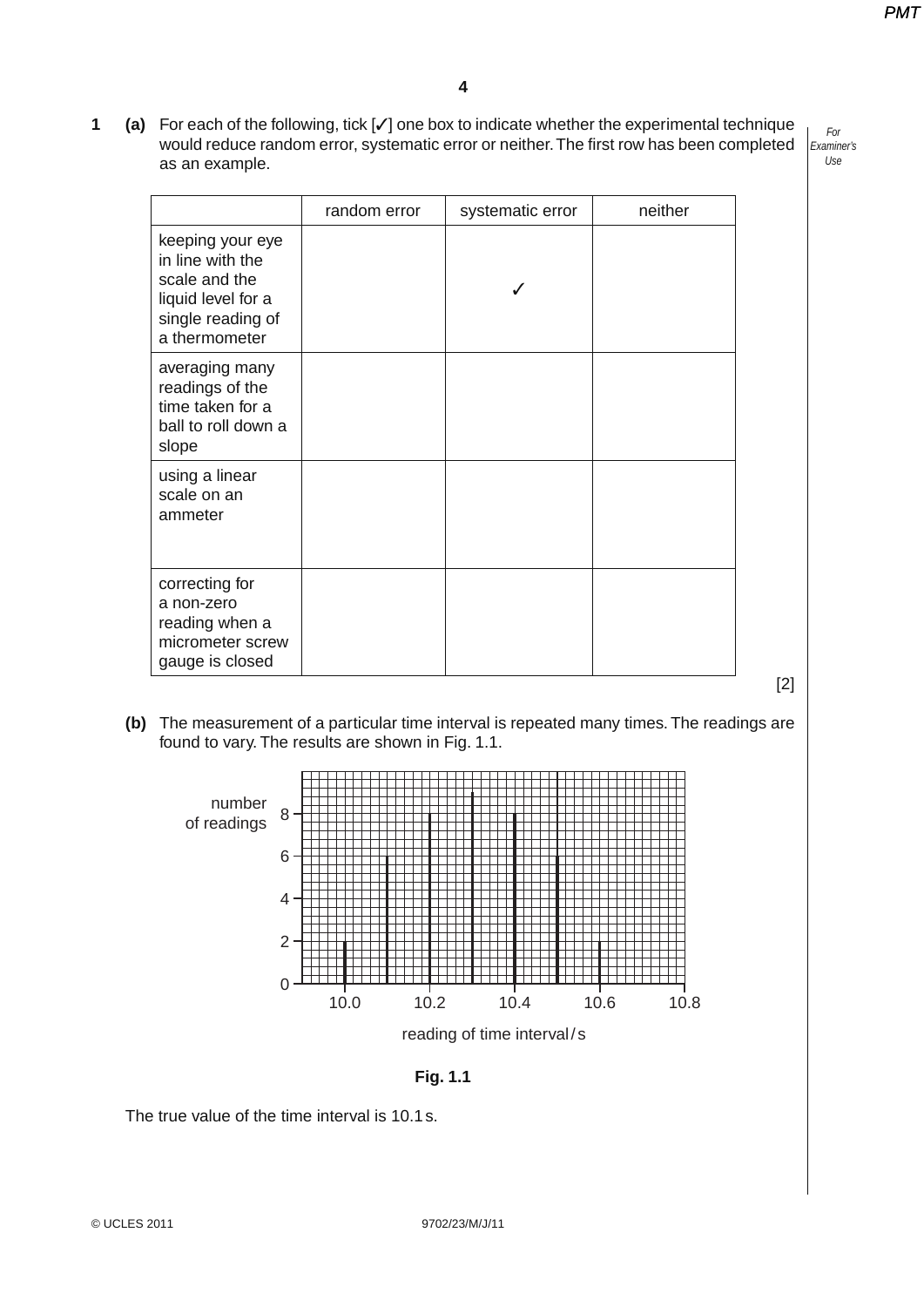| (i)  | State how the readings on Fig. 1.1 show the presence of                       |                   |  |
|------|-------------------------------------------------------------------------------|-------------------|--|
|      | a systematic error,<br>1.                                                     | Examiner's<br>Use |  |
|      |                                                                               |                   |  |
|      |                                                                               |                   |  |
|      | 2.<br>a random error.                                                         |                   |  |
|      |                                                                               |                   |  |
|      |                                                                               |                   |  |
| (ii) | State the expected changes to Fig. 1.1 for experimental measurements that are |                   |  |
|      | 1.<br>more accurate,                                                          |                   |  |
|      |                                                                               |                   |  |
|      |                                                                               |                   |  |
|      | 2.<br>more precise.                                                           |                   |  |
|      |                                                                               |                   |  |
|      | . [1]                                                                         |                   |  |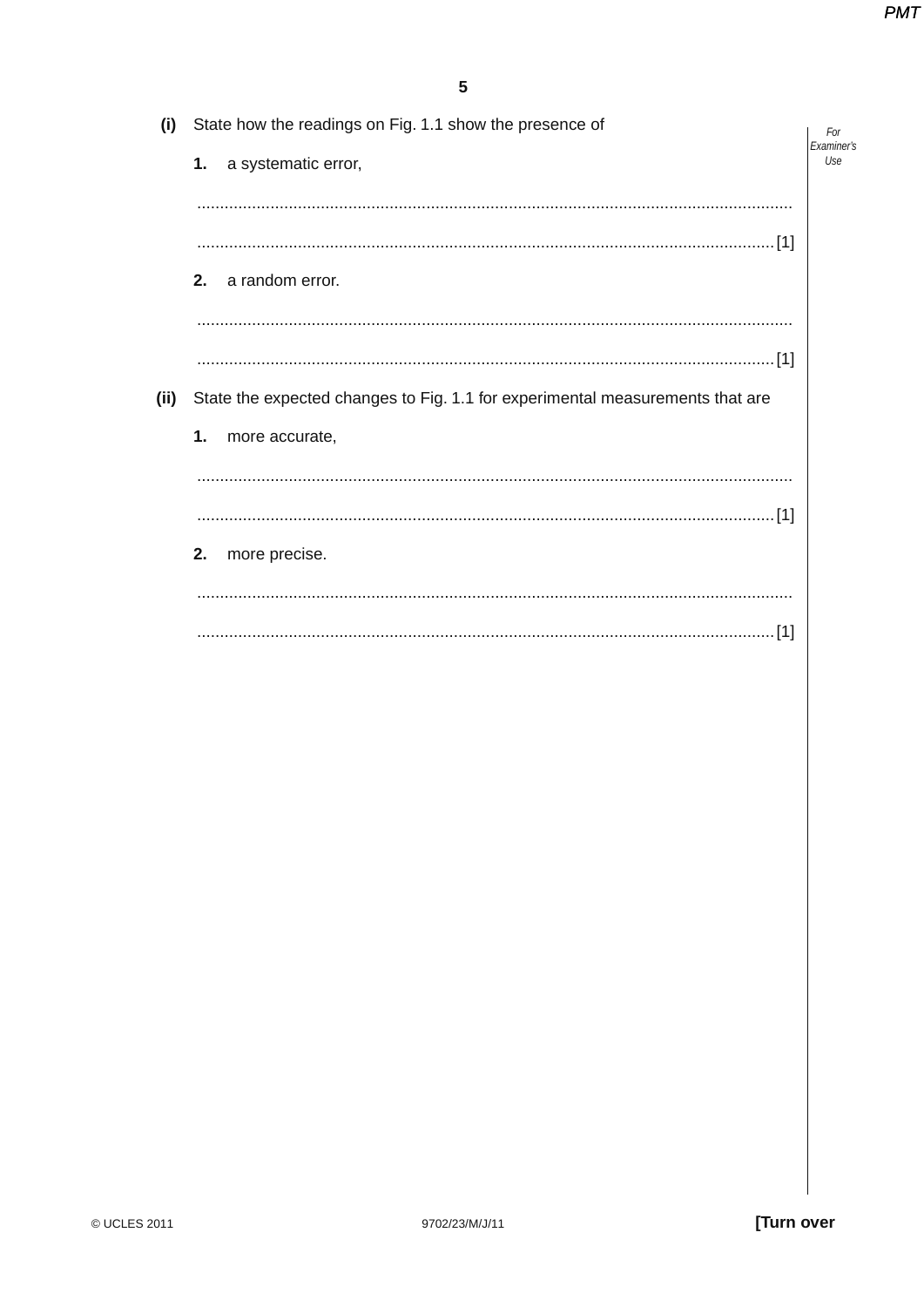For Examiner's Use

**2** A climber is supported by a rope on a vertical wall, as shown in Fig. 2.1.



**Fig. 2.1**

The weight W of the climber is 520 N. The rope, of negligible weight, is attached to the climber and to a fixed point P where it makes an angle of  $18^{\circ}$  to the vertical. The reaction force R acts at right-angles to the wall.

The climber is in equilibrium.

 **(a)** State the conditions necessary for the climber to be in equilibrium.

 .......................................................................................................................................... .......................................................................................................................................... ......................................................................................................................................[2]

 **(b)** Complete Fig. 2.2 by drawing a labelled vector triangle to represent the forces acting on the climber.

W

**Fig. 2.2**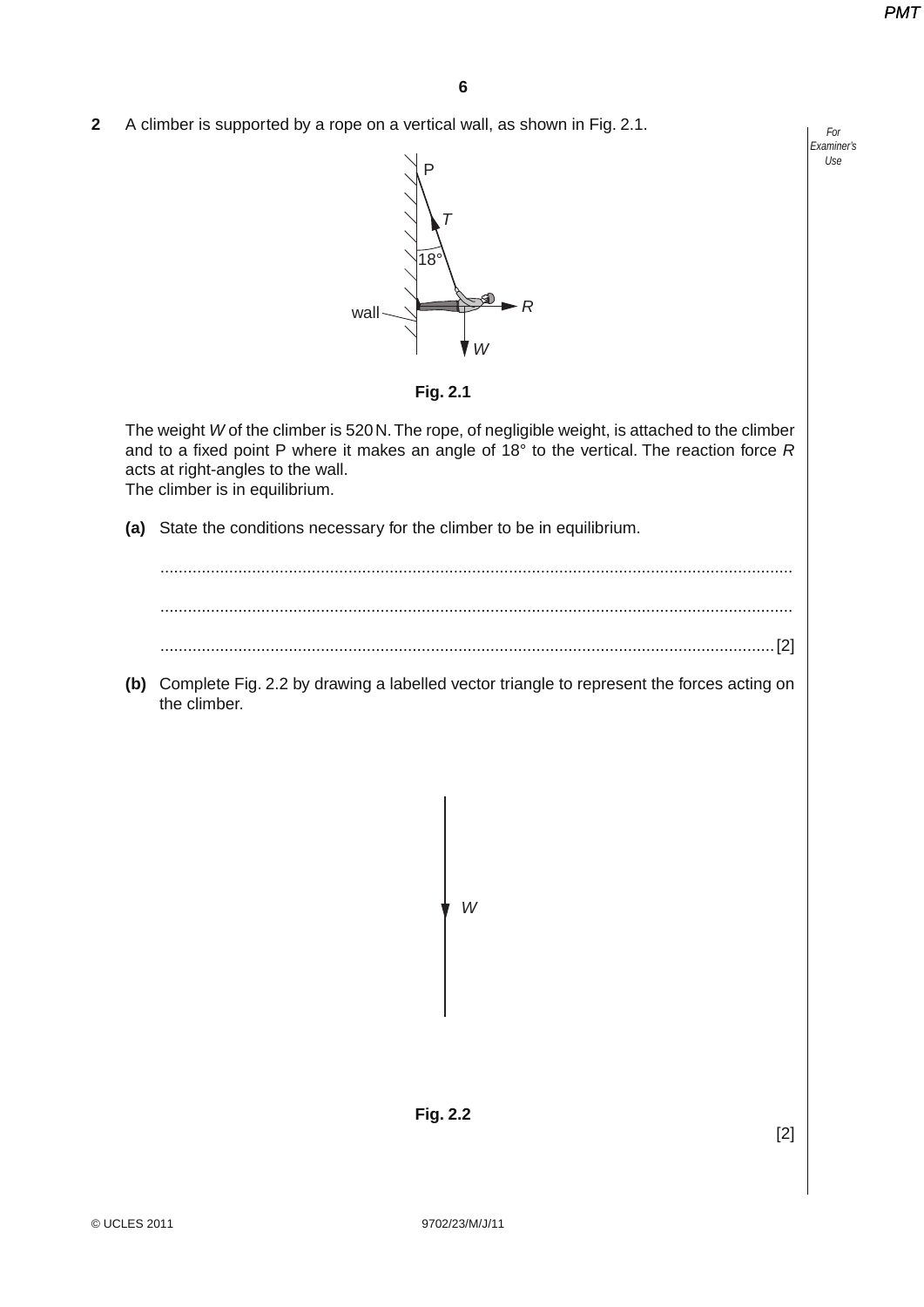|                                                                                                                                                                   |      | (c) Resolve forces or use your vector triangle to calculate | For               |
|-------------------------------------------------------------------------------------------------------------------------------------------------------------------|------|-------------------------------------------------------------|-------------------|
|                                                                                                                                                                   | (i)  | the tension $T$ in the rope,                                | Examiner's<br>Use |
|                                                                                                                                                                   |      |                                                             |                   |
|                                                                                                                                                                   |      |                                                             |                   |
|                                                                                                                                                                   |      |                                                             |                   |
|                                                                                                                                                                   | (ii) | the reaction force R.                                       |                   |
|                                                                                                                                                                   |      |                                                             |                   |
|                                                                                                                                                                   |      |                                                             |                   |
|                                                                                                                                                                   |      |                                                             |                   |
| The climber moves up the wall and the angle the rope makes with the vertical increases.<br>(d)<br>Explain why the magnitude of the tension in the rope increases. |      |                                                             |                   |
|                                                                                                                                                                   |      |                                                             |                   |
|                                                                                                                                                                   |      |                                                             |                   |
|                                                                                                                                                                   |      |                                                             |                   |
|                                                                                                                                                                   |      |                                                             |                   |
|                                                                                                                                                                   |      |                                                             |                   |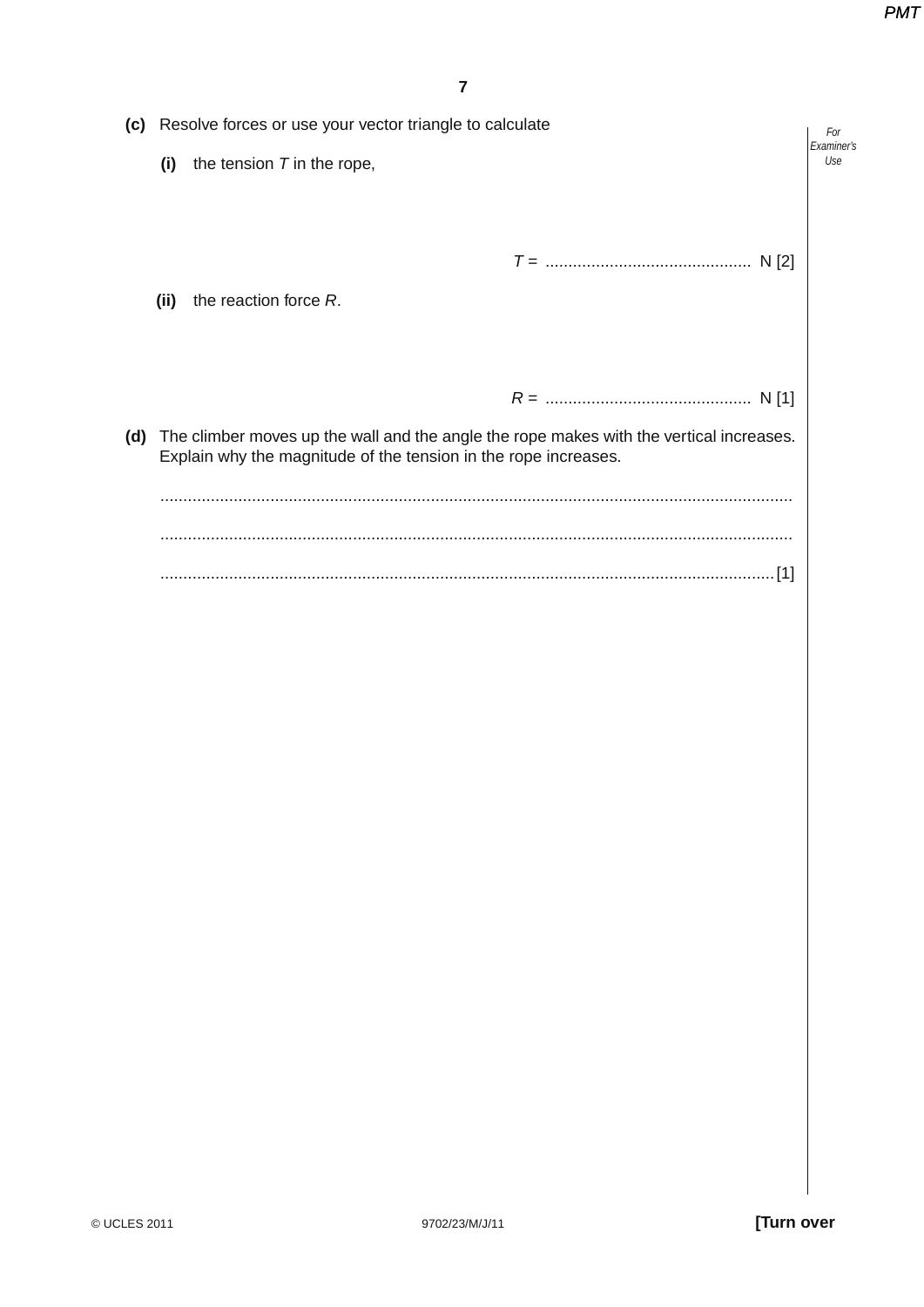For Examiner's Use

**3** A helicopter has a cable hanging from it towards the sea below, as shown in Fig. 3.1.





A man of mass 80 kg rescues a child of mass 50.5 kg. The two are attached to the cable and are lifted from the sea to the helicopter. The lifting process consists of an initial uniform acceleration followed by a period of constant velocity and then completed by a final uniform deceleration.

 **(a)** Calculate the combined weight of the man and child.

weight = ............................................. N [1]

 **(b)** Calculate the tension in the cable during

- **(i)** the initial acceleration of 0.570 m s–2,
- tension = ............................................. N [2]

 **(ii)** the period of constant velocity of 2.00 m s–1.

tension = ............................................. N [1]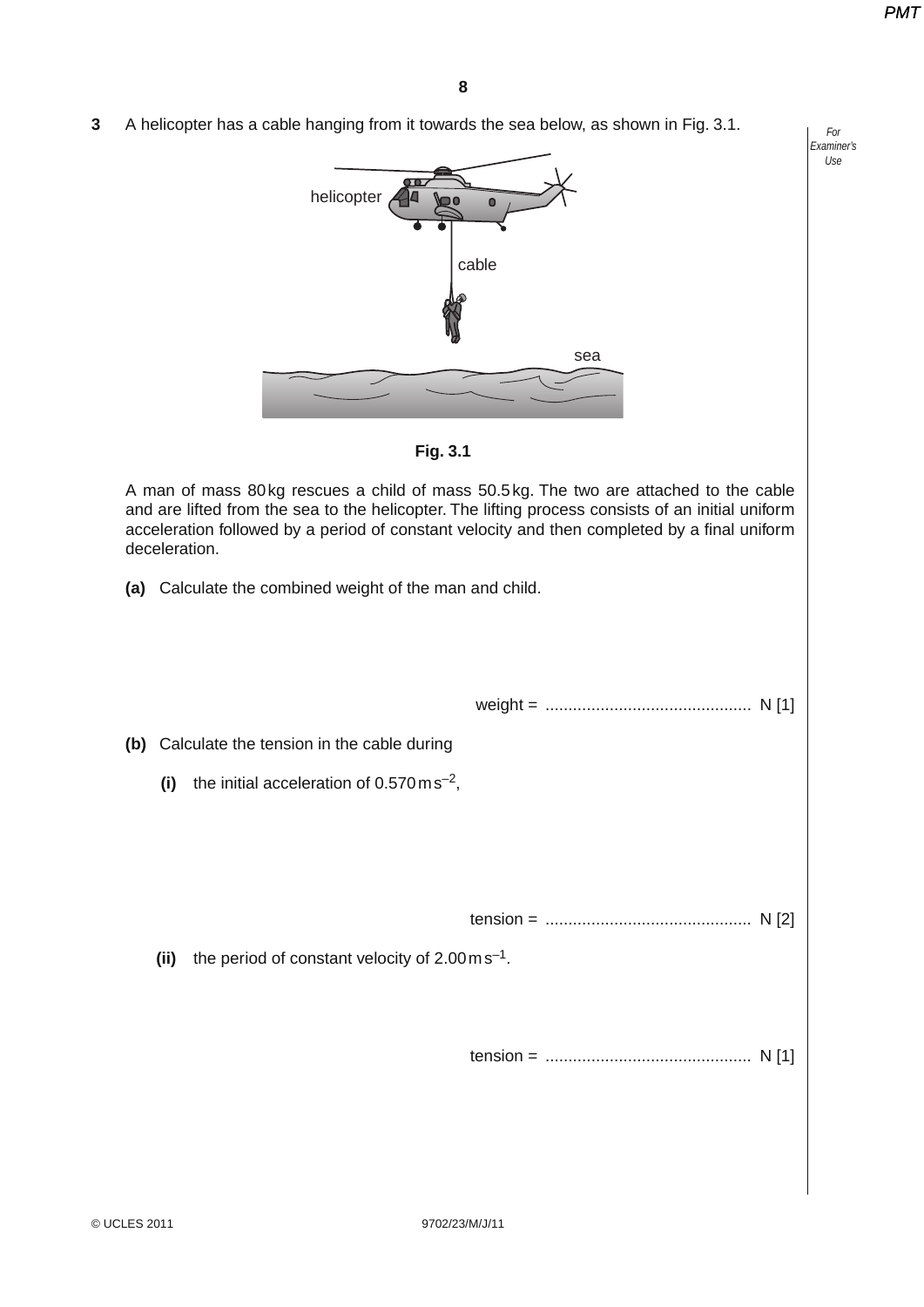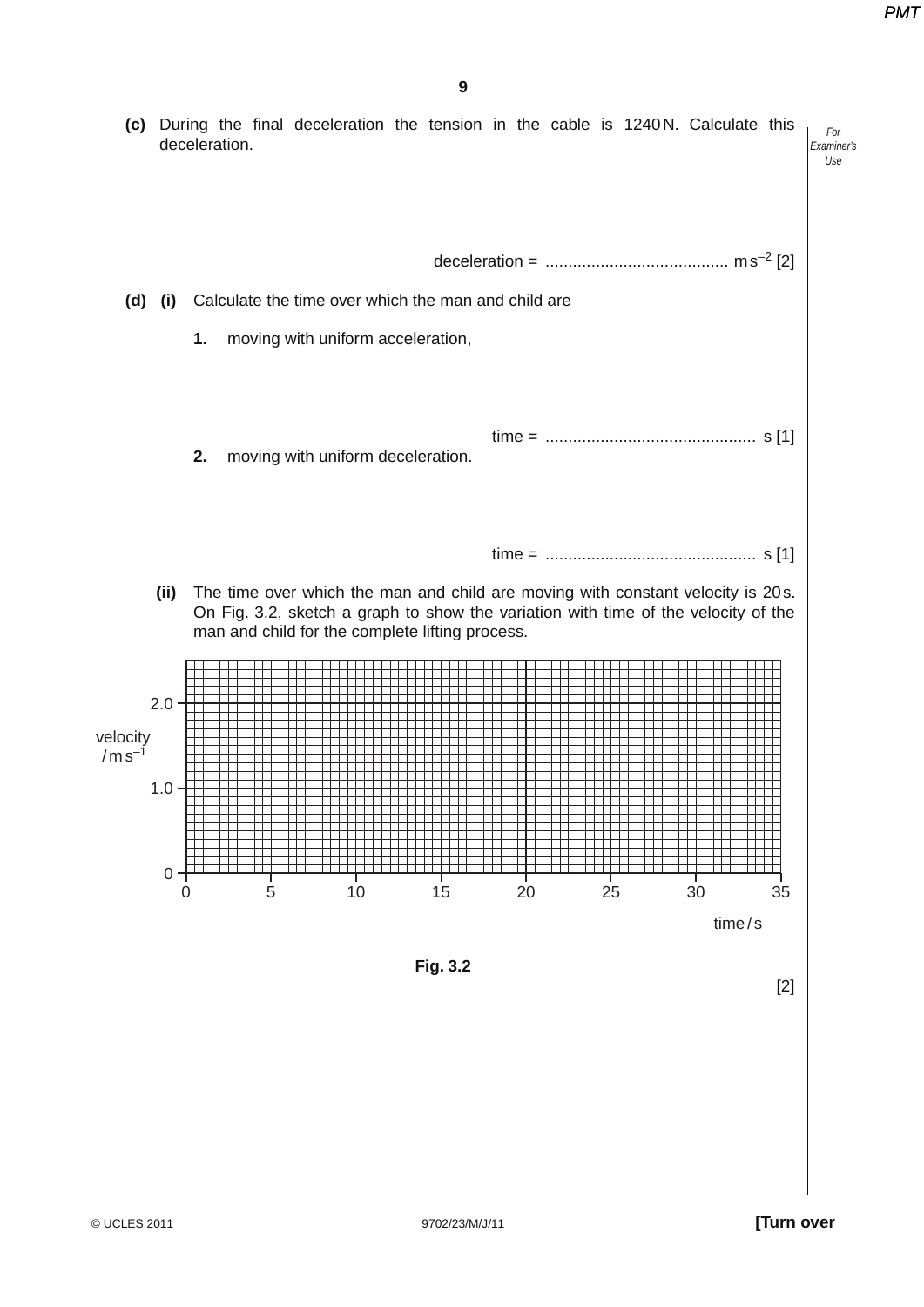# For Examiner's Use **4 (a)** State Hooke's Law. .......................................................................................................................................... ......................................................................................................................................[1]  **(b)** A spring is compressed by applying a force. The variation with compression x of the force  $F$  is shown in Fig. 4.1. 0 10 0 20 40 60 F/N 20 30  $x/mm$ 40 50 **Fig. 4.1 (i)** Calculate the spring constant.

spring constant = ....................................... N m–1 [1]

 **(ii)** Show that the work done in compressing the spring by 36 mm is 0.81 J.

[2]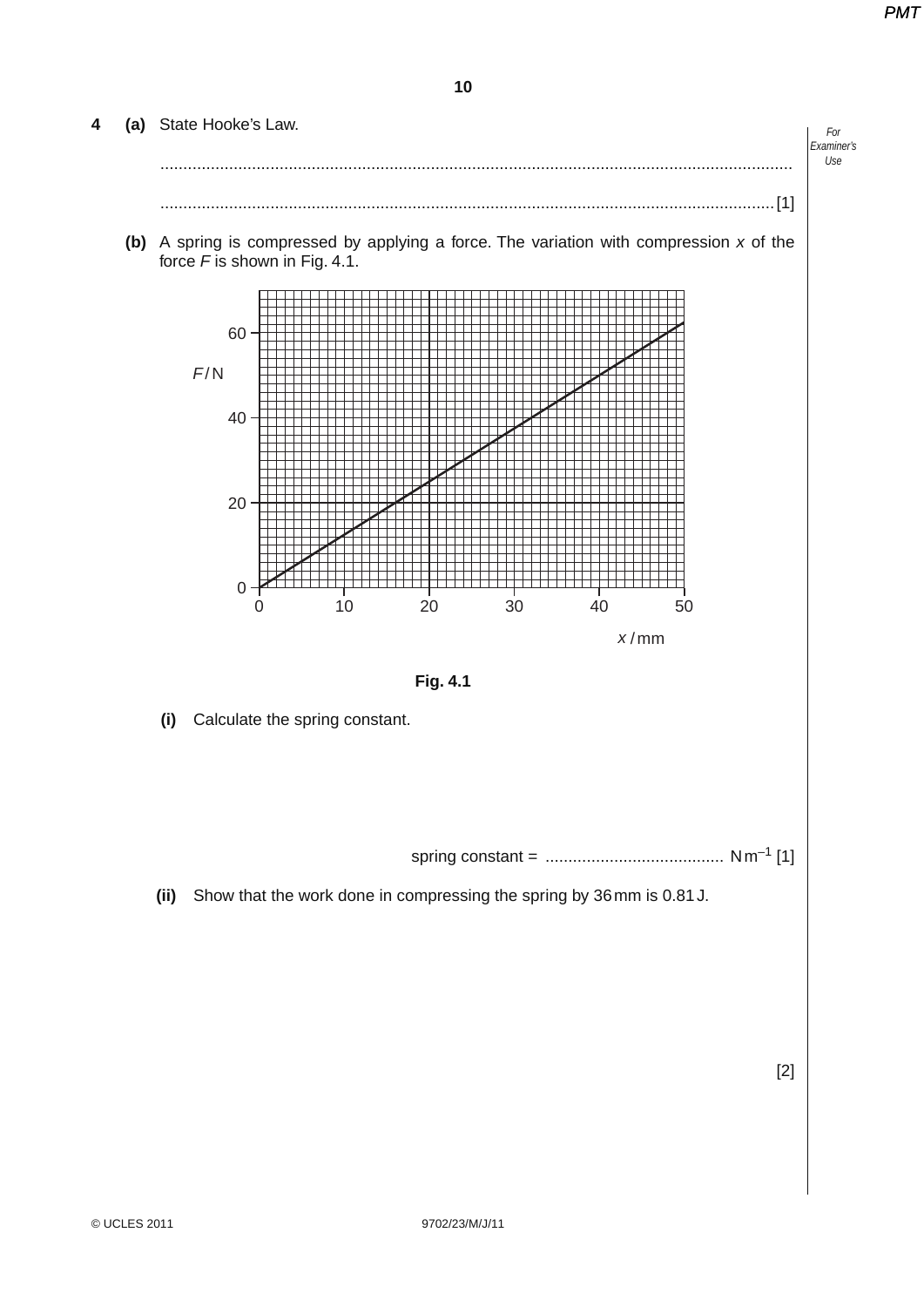For Examiner's Use  **(c)** A child's toy uses the spring in **(b)** to shoot a small ball vertically upwards. The ball has a mass of 25 g. The toy is shown in Fig. 4.2.





 **(i)** The spring in the toy is compressed by 36 mm. The spring is released. Assume all the strain energy in the spring is converted to kinetic energy of the ball. Using the result in **(b)(ii)**, calculate the speed with which the ball leaves the spring.

speed = ........................................ m s–1 [2]

 **(ii)** Determine the compression of the spring required for the ball to leave the spring with twice the speed determined in **(i)**.

compression = .......................................... mm [2]

 **(iii)** Determine the ratio

maximum possible height for compression in **(i)** maximum possible height for compression in **(ii)** .

ratio = ................................................. [2]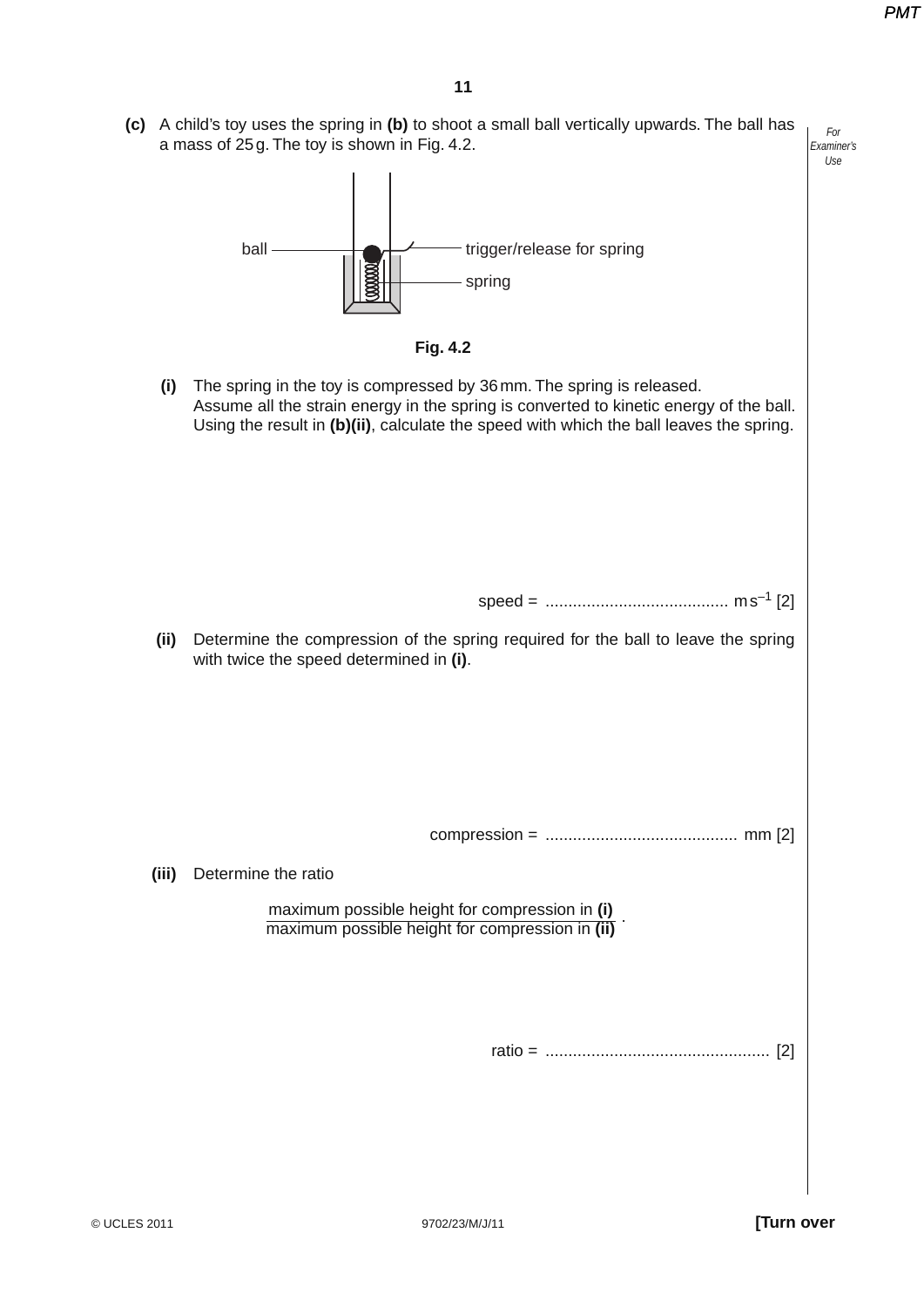For Examiner's Use **5 (a) (i)** On Fig. 5.1, sketch the *I* – V characteristic for a filament lamp. *I* /A V/V 0 0 **Fig. 5.1** [2]  **(ii)** Explain how the resistance of the lamp may be calculated for any voltage from its *I* – V characteristic. .................................................................................................................................. ..............................................................................................................................[1]  **(b)** Two identical filament lamps are connected first in series, and then in parallel, to a 12 V power supply that has negligible internal resistance. The circuits are shown in Fig. 5.2 and Fig. 5.3 respectively.  $12V$ 12V **Fig. 5.2 Fig. 5.3**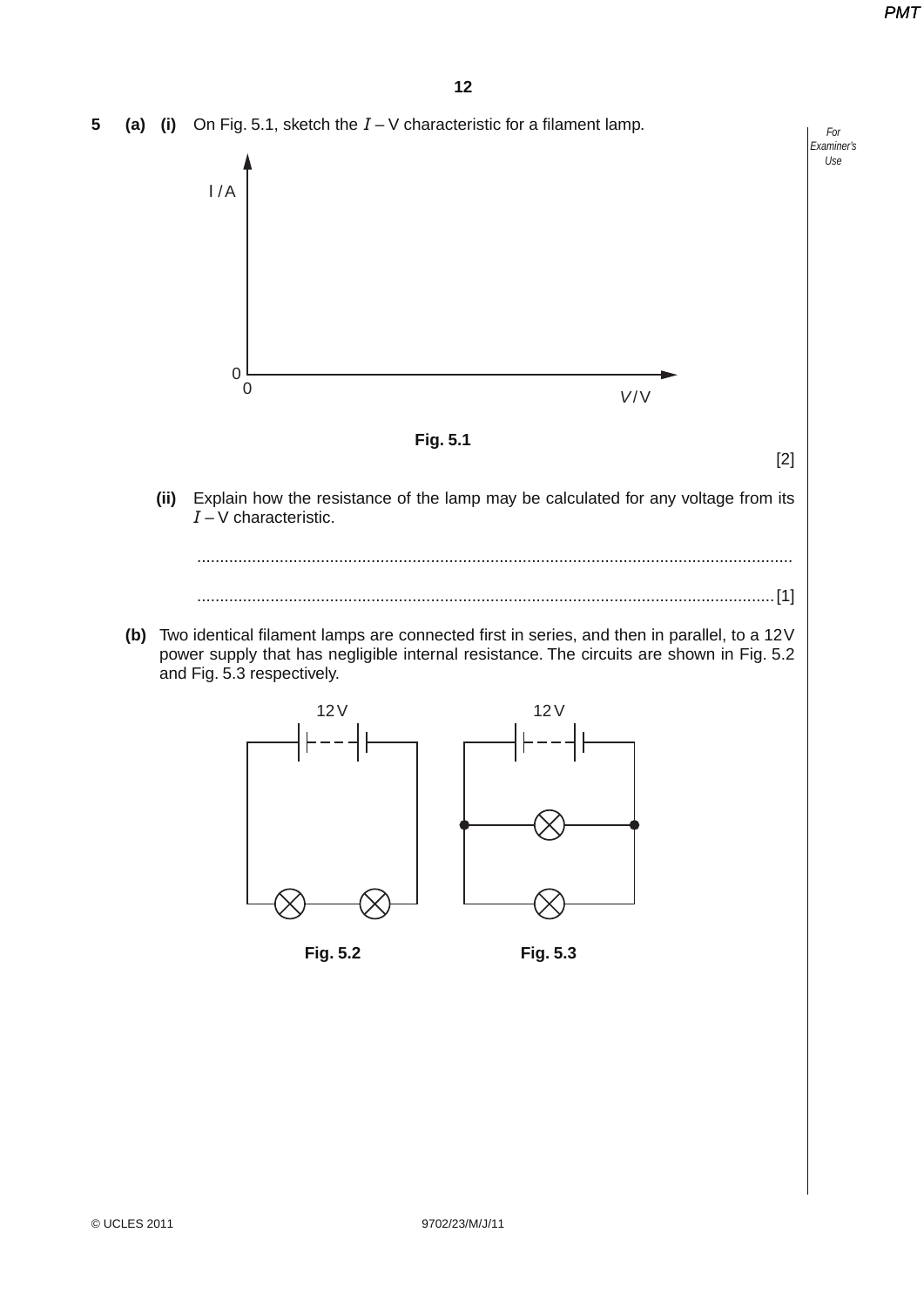| (i)  | State and explain why the resistance of each lamp when they are connected in<br>For<br>series is different from the resistance of each lamp when they are connected in<br>Examiner's<br>Use<br>parallel. |  |
|------|----------------------------------------------------------------------------------------------------------------------------------------------------------------------------------------------------------|--|
|      |                                                                                                                                                                                                          |  |
|      |                                                                                                                                                                                                          |  |
| (11) | Each lamp is marked with a rating '12V, 50W'. Calculate the total resistance of the<br>circuit for the two lamps connected such that each lamp uses this power.                                          |  |

total resistance = ............................................. Ω [3]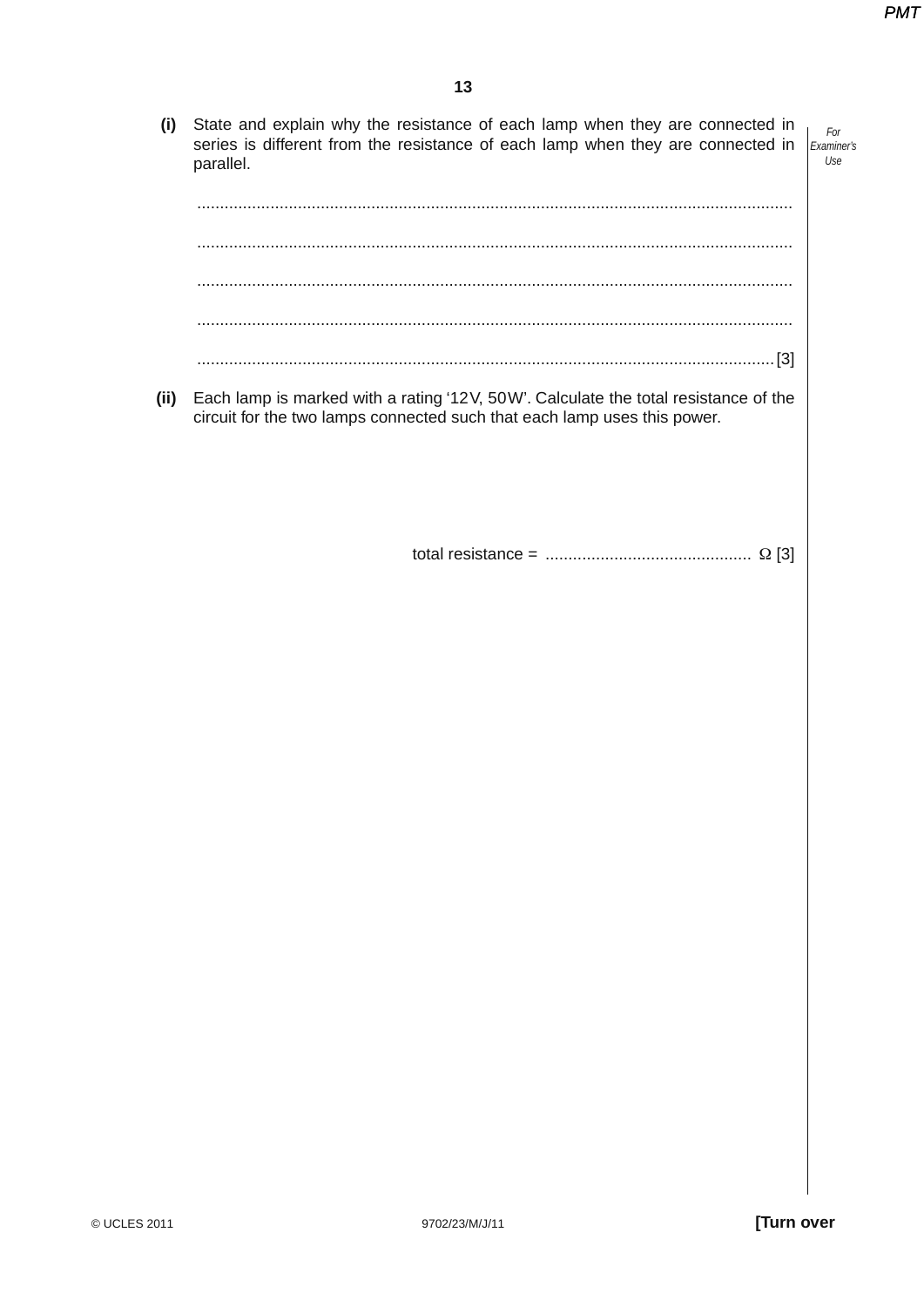For Examiner's **6 (a)** A transverse progressive wave travels along a stretched string from left to right. The shape of part of the string at a particular instant is shown in Fig. 6.1.



 **(b)** The period of vibration of the wave is T. The wave moves forward from the position shown in Fig 6.1 for a time 0.25 T. On Fig. 6.1, sketch the new position of the wave. [2]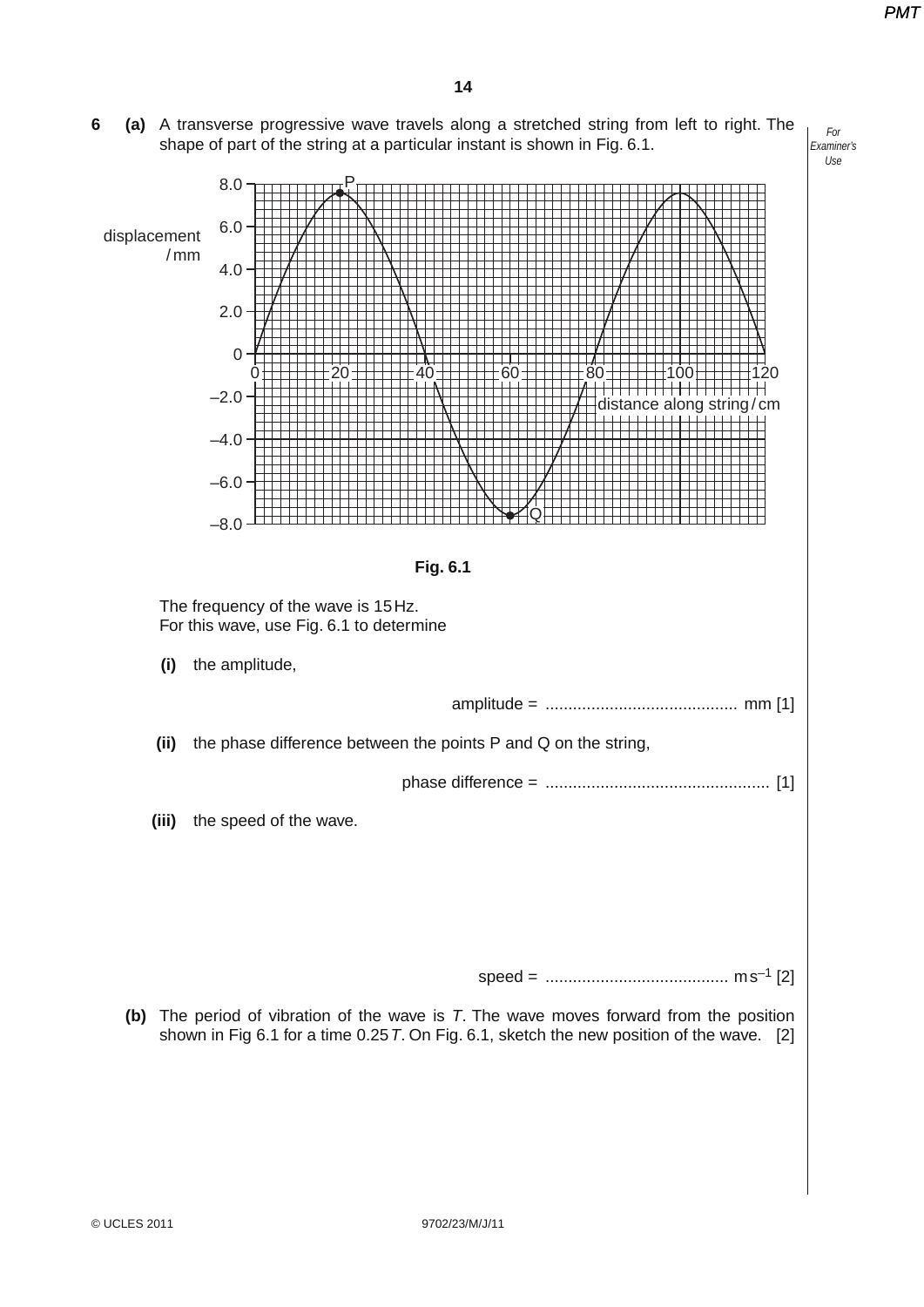